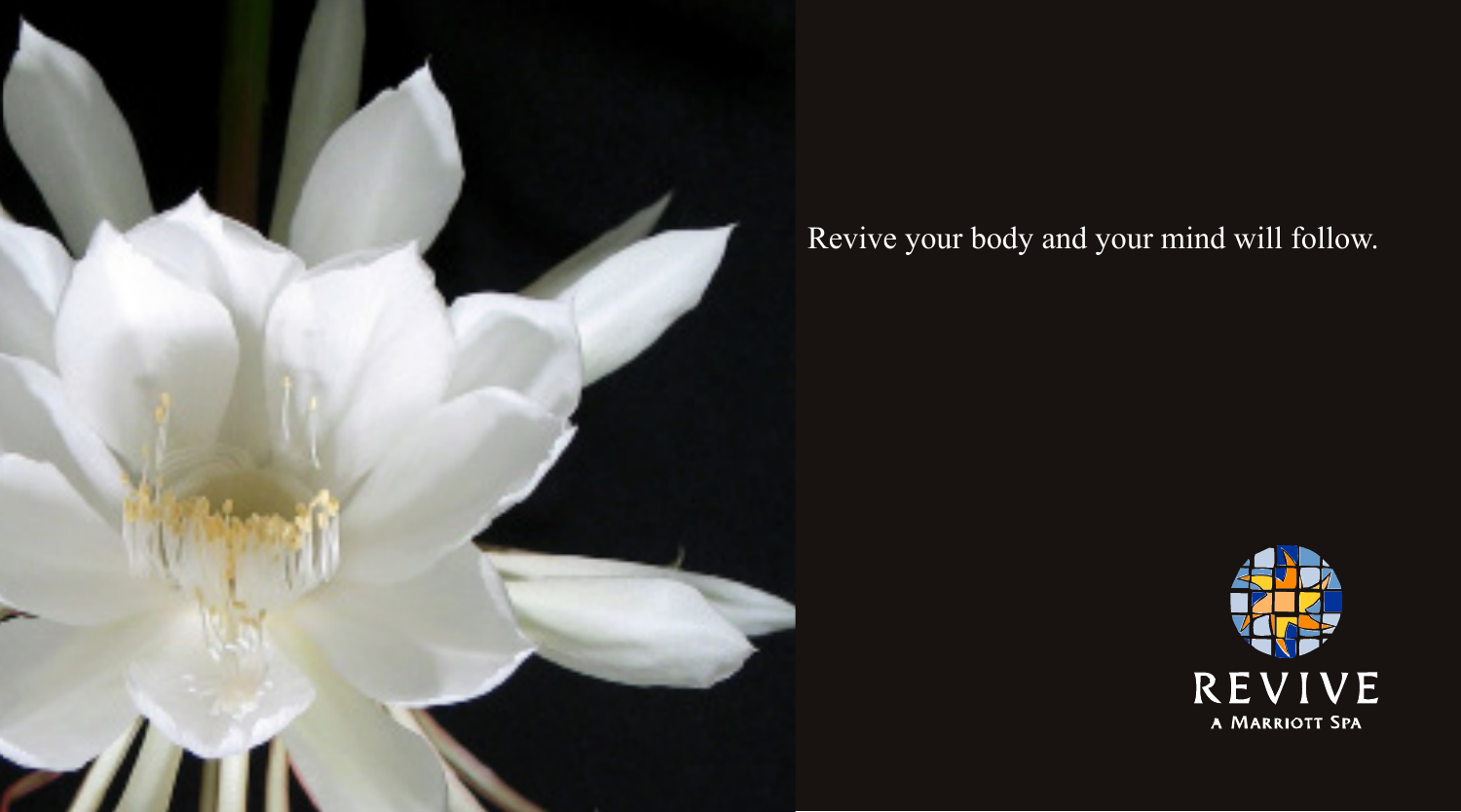#### Spa Packages

Revive **820 Revive 2018** S350 *(Includes gratuities)* Gentleman's Escape \$375 *(Includes gratuities)* Ultimate  $$500$  *(Includes gratuities)* 

## Facials

| Revive                            | $50 m - $150$ | $80 m - $210$ |
|-----------------------------------|---------------|---------------|
| Copper Peptide                    | $50 m - $165$ |               |
| <b>Active Organic</b>             | $50 m - $150$ |               |
| Aroma + Wildflower Foot Bath      |               | $80 m - $220$ |
| Alpha Beta Peel                   | $50 m - $175$ |               |
| Gel Peel                          | $50 m - $175$ |               |
| Youth Reveal                      |               | $80 m - $220$ |
| <b>Gentleman's Total Wellness</b> | $50 m - $150$ |               |

### Massage

| Revive                                                                                          | $50 m - $145$  | $80 m - $205$ |
|-------------------------------------------------------------------------------------------------|----------------|---------------|
| Therapeutic                                                                                     | $50 m - $150$  | $80 m - $210$ |
| Desert Ridge                                                                                    |                | $80 m - $205$ |
| <b>Hot Stone</b>                                                                                | $50 m - $155$  | $80 m - $215$ |
| Aromatherapy                                                                                    | 50 $m -$ \$150 | $80 m - $210$ |
| Reflexology                                                                                     | $50 m - $150$  |               |
| Shiatsu                                                                                         | 50 $m -$ \$150 | $80 m - $210$ |
| Turguoise                                                                                       | 50 $m -$ \$150 |               |
| <b>Table Thai</b>                                                                               |                | $80 m - $215$ |
| $\sim$ $\sim$ $\sim$ $\sim$ $\sim$<br>a da waxaa waxaa kala dadka waxaadda kala ku caba aha aha |                |               |

Couples – *Price is per person based on specific treatments chosen.* 

## Facial & Massage Enhancements

| Self-Heating Mud Pack:      |      |
|-----------------------------|------|
| Neck & Shoulder             | \$25 |
| <b>Full Back</b>            | \$30 |
| Hands (or) Feet             | \$20 |
| Moroccanoil Scalp Treatment | \$30 |

## Body Rituals

| Sami Zen — An Energy Experience | $90 m - $240$ |
|---------------------------------|---------------|
| Turquoise Blue Sage Body Ritual | $80 m - $225$ |

#### Body Care

| Mesquite Clay Wrap                          | $50 m - 5145$ |   |
|---------------------------------------------|---------------|---|
| Re-hydrating Brown Sugar Scrub 50 m - \$145 |               |   |
| Turquoise Cocoon                            | $50 m - $155$ |   |
| Brighter Body Scrub                         | $50 m - $150$ |   |
| Milk & Honey Firming Ritual                 |               | 8 |
|                                             |               |   |

Milk & Honey Firming Ritual 80 *m* - \$210

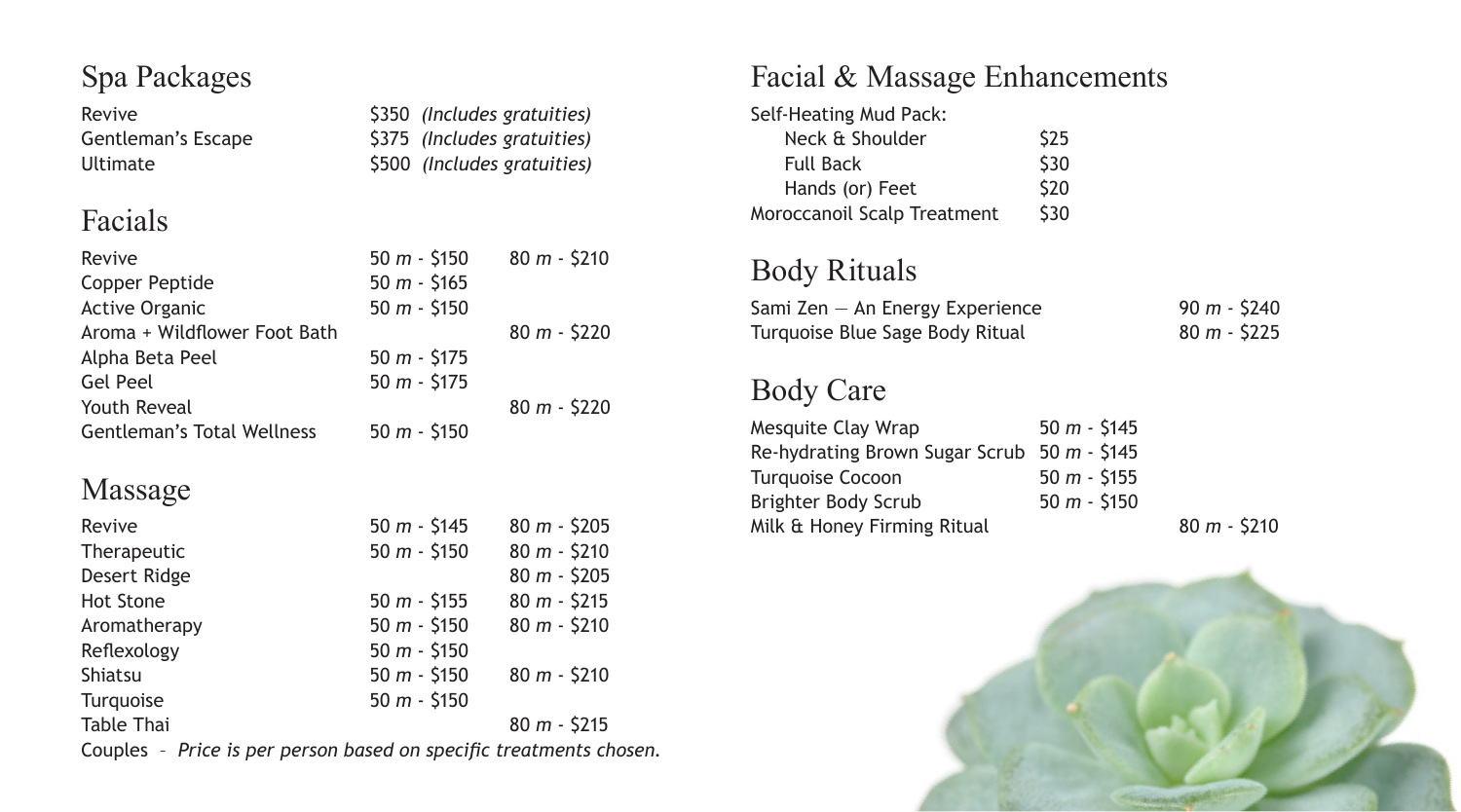#### Manicures

| \$45  |
|-------|
| \$45  |
| \$45  |
| \$70  |
| \$80  |
| \$55  |
| \$25  |
| \$110 |
|       |

#### Pedicures

| \$60                        |
|-----------------------------|
| \$60                        |
| \$60                        |
| \$85                        |
| \$100 (Includes gratuities) |
| \$35                        |
| \$110                       |
|                             |

#### Delighters

| Makeup Application | \$65 |
|--------------------|------|
| Paraffin           | \$15 |
| Callous Remover    | \$15 |
| French Upgrade     | \$10 |

#### Hair Services

*Prices shown are base prices and may increase depending on hair length and styling.*

| Haircut & Style                 | $$65+$ |
|---------------------------------|--------|
| Shampoo & Style                 | $$50+$ |
| <b>Special Occasion Styling</b> | $$70+$ |
| Men's Haircut & Style           | $$45+$ |
| Child's Haircut & Style*        | $$35+$ |
| Single-Process Hair Color       | $$65+$ |
| Partial-Foil Highlights         | $$85+$ |
| Full-Foil Highlights            | \$100+ |
| Moroccanoil Deluxe Blow-Out     | \$90   |
|                                 |        |

#### Fitness

| Personal Training   | 50 $m - 575$  |
|---------------------|---------------|
| Tai Chi & Qi Gong   | 50 $m -$ \$95 |
| Meditation          | $50 m - $85$  |
| Yoga or Mat Pilates | $50 m - 575$  |
|                     |               |



*To make your spa experience as seamless as possible, a 20% service charge will be added to your treatment price at check-in. Spa Guests must be at least 18 years of age. There is no age restriction for Salon services. Please allow 24-hours notice of change or cancellation inorder to avoid charges. \*Children's salon services are for ages 12 & under.*